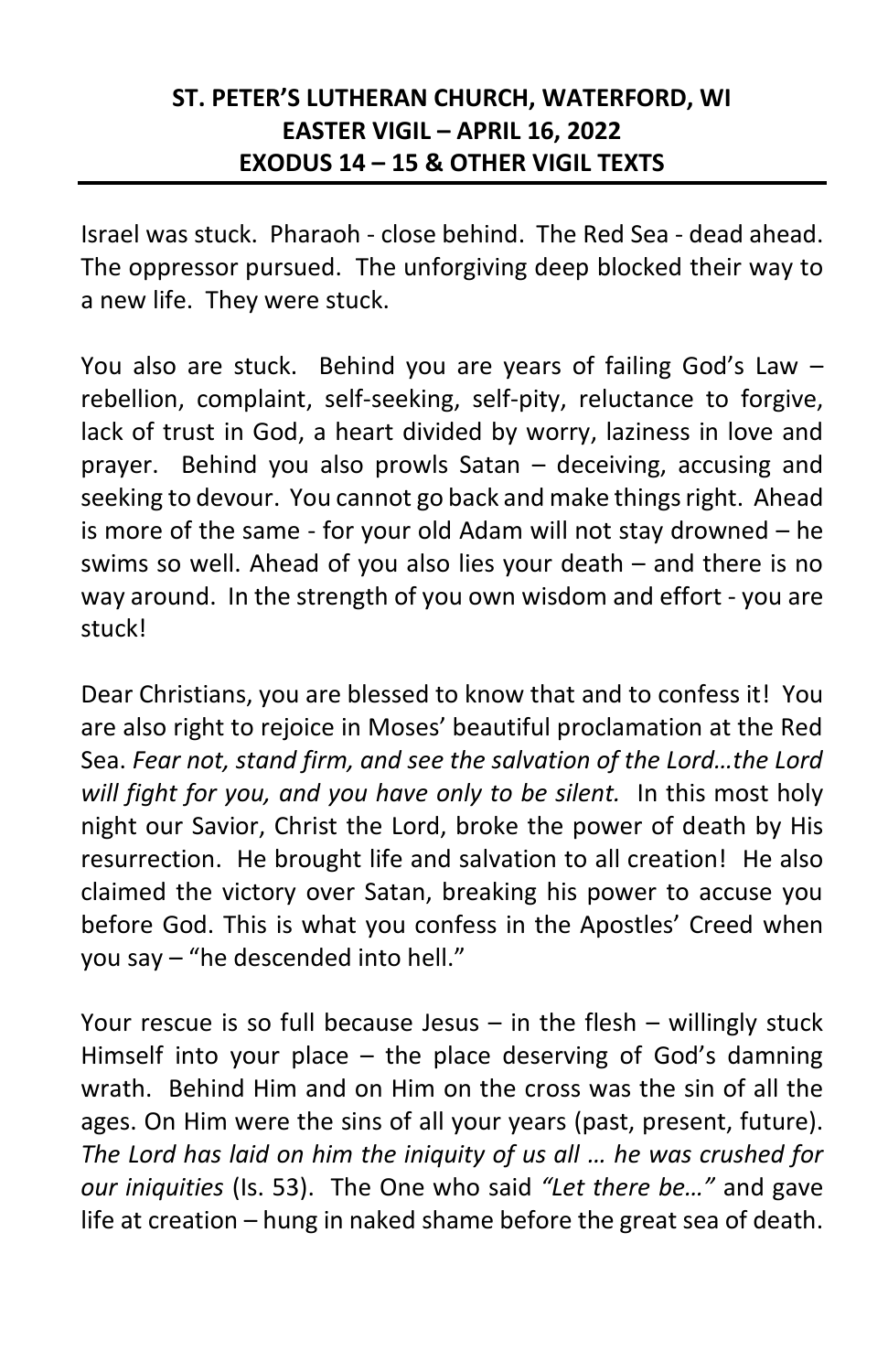The garden tomb received His lifeless body like waves of the sea rolling over Him. He was dead and buried. But no enemy can hold God in the flesh! Alleluia! Christ is risen! **HE IS RISEN INDEED! ALLELUIA!** Death, hell and Satan, He vanquished his foes! As the Red Sea drowned Pharaoh's hosts, the death of Christ routed the devil's hosts. On this holy night, what is true of Jesus is also true of you – His holy Church. This is the night when all who believe in Christ are restored to life and immortality!

Beloved of God, that's why you are right to rejoice with Father Abraham who was taught that he need not offer up his son. The Lord provides Himself as substitute – the Lamb of God who takes away the sin of the world. That's why you are right to praise God with Noah and his family. In the midst of the flood's death and decay they were given life and safety in the ark. In our decaying culture of death, you are given life and salvation in the ark of Christ's body - His Church. Corresponding exactly to the rescue of those eight in the flood, baptism now saves you (1 Peter 3:21). Baptized into the atoning death of Christ you have been born again to a living hope through His resurrection. In that washing of rebirth, He has breathed new life into your dry bones and He will open your graves. Your baptism is as fresh and cleansing today as when you first received it. You are stuck no longer! With Job, you are right to say*, "I know that my Redeemer lives…in my flesh I shall see God."* When you face threats from the proud Nebuchadnezzar(s) of our day you are right to say with Shadrach, Meshach, and Abednego *"our God whom we serve is able to deliver us…we will not serve your gods.'*

Alleluia! Christ is risen! **He is risen indeed! Alleluia!** As the heavens (He created) are higher than the earth (He created), so are His thoughts higher than your thoughts. Who would have counseled the living Christ to fight for you with rich food that no money can buy? His Word does not return to Him empty. At His Table the living Christ serves you His very body to eat and His very blood to drink. Sinners that you are, He has restored your fortunes as His saints. That's why